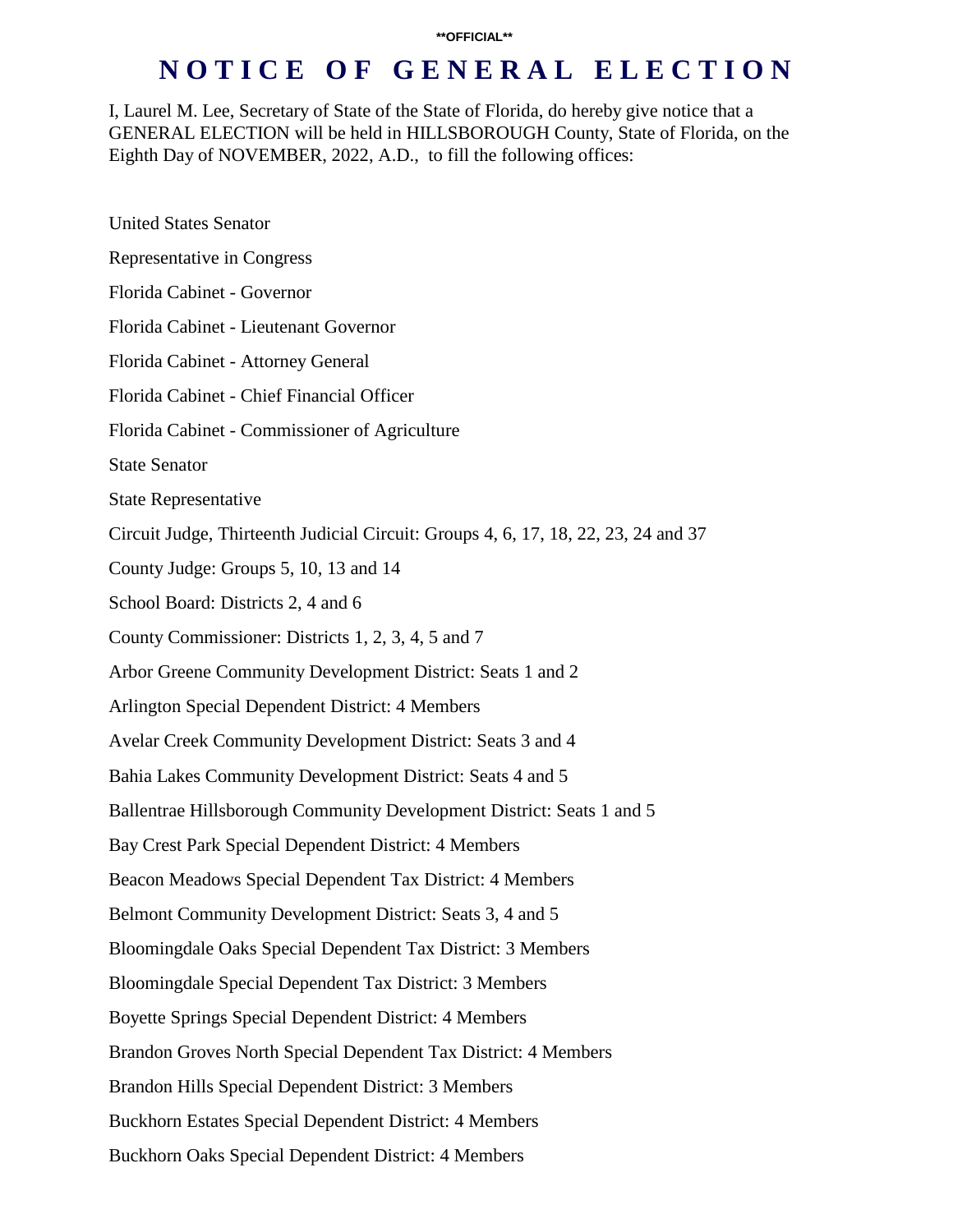Bullfrog Creek Community Development District: Seats 1 and 5 Carlton Lakes Community Development District: Seats 3 and 4 Carrollwood Meadows Special Dependent District: 4 Members Carrollwood North Special Dependent Tax District: 4 Members Carrollwood Recreation District: 9 Members Carrollwood South Special Dependent District: 4 Members Channing Park Community Development District: Seats 1, 2 and 3 Cheval West Community Development District: Seats 1 and 2 Cordoba Ranch Community Development District: Seats 1 and 2 Cory Lakes Community Development District: Seats 4 and 5 Country Lakes Special Dependent Tax District: 3 Members Country Place Special Maintenance District: 3 Members Country Run Maintenance District: 4 Members Country Village Special Dependent District: 4 Members Covington Park Community Development District: Seats 1, 2 and 3 Cypress Creek Community Development District: Seats 4 and 5 DG Farms Community Development District: Seats 1 and 3 Diamond Hill Community Development District: Seats 1, 2 and 3 East Lake Park Special Dependent District: 3 Members Easton Park Community Development District: Seats 4 and 5 Encore Community Development District: Seats 1 and 5 Fishhawk IV Community Development District: Seats 4 and 5 Fishhawk Ranch Community Development District: Seats 2 and 4 Forest Brooke Community Development District: Seats 2, 4 and 5 Grand Hampton Community Development District: Seats 1, 2 and 3 Hammock Woods Special Dependent Tax District: 3 Members Harbor Bay Community Development District: Seats 1, 2 and 3 Harbour Isles Community Development District: Seats 1 and 2 Hawk's Point Community Development District: Seats 2, 4 and 5 Heritage Harbor Community Development District: Seats 4 and 5 Heritage Isles Community Development District: Seats 4 and 5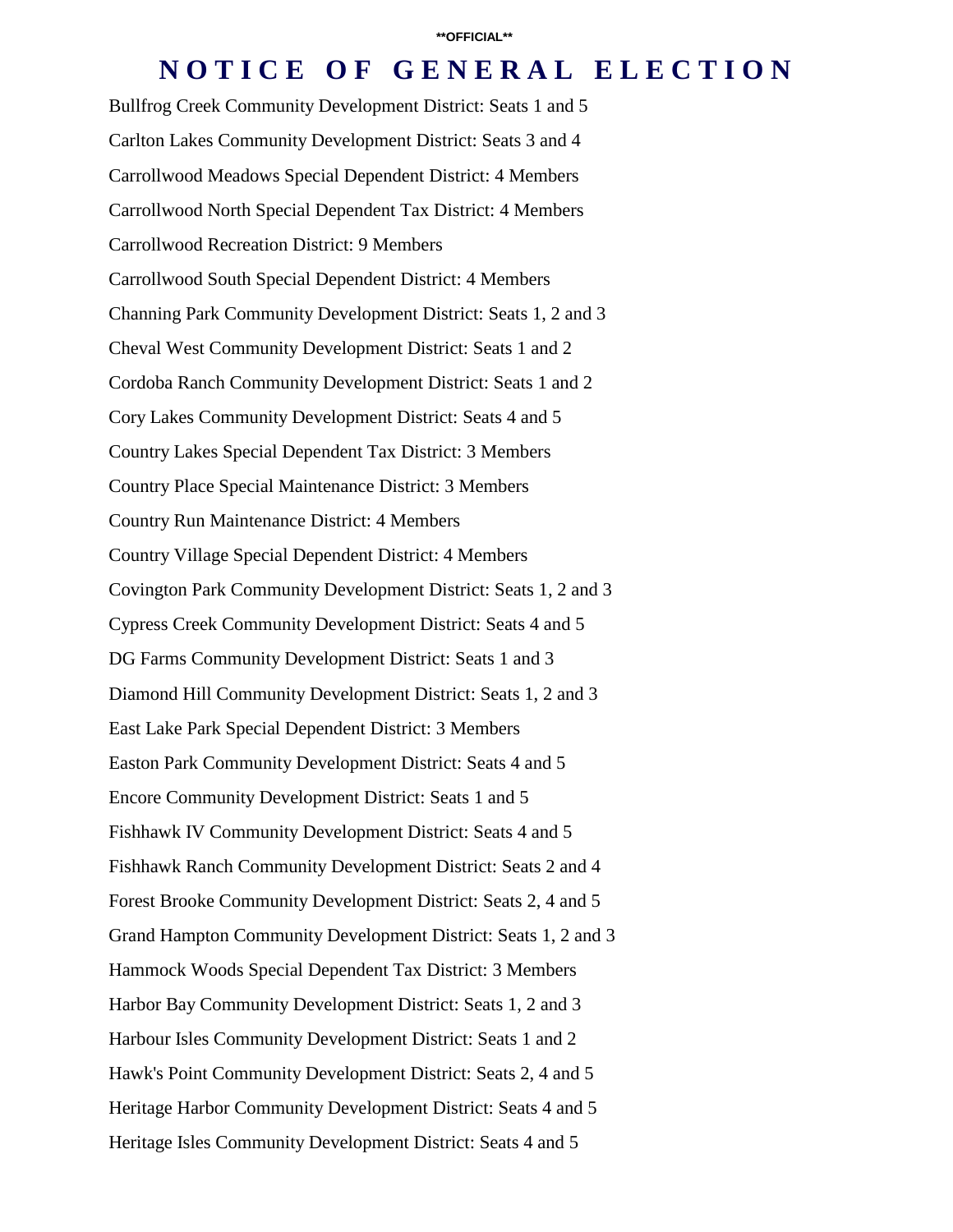Hickory Hill Special Dependent Tax District: 3 Members Hidden Creek Community Development District: Seats 1 and 2 Hillsborough Soil and Water Conservation District: Groups 1, 2, 3, 4 and 5 Hunter's Lake Special Dependent Tax District: 3 Members Indian Hills-Hickory Ridge II Special Dependent Tax District: 4 Members K-Bar Ranch Community Development District: Seats 1, 4 and 5 Keystone Grove Lakes Special Dependent District: 3 Members La Collina Community Development District: Seats 1 and 5 Lago Vista Maintenance District: 3 Members Lake Brant Special Dependent District: 4 Members Lake Heather Special Dependent Tax District: 4 Members Lake Magdalene Estates West Special Dependent Tax District: 4 Members Lake Magdalene Special Dependent Tax District: 4 Members Lake Saint Charles Community Development District: Seats 1 and 2 Lake Strawberry Special Dependent District: 3 Members Live Oak No. 1 Community Development District: Seats 4 and 5 Live Oak No. 2 Community Development District: Seats 3 and 4 Logan Gate Village Special Dependent Tax District: 4 Members Magnolia Park Community Development District: Seats 2, 4 and 5 Mira Lago West Community Development District: Seats 4 and 5 Mirabella Community Development District: Seats 3, 4 and 5 New Port - Tampa Bay Community Development District: Seats 4 and 5 North Lakes Maintenance District: 4 Members North Pointe Special Dependent Tax District: 3 Members Northdale Special District: 4 Members Oaks at Shady Creek Community Development District: Seats 3 and 5 Palm River Community Development District: Seats 1, 2 and 5 Panther Trace Community Development District: Seats 4 and 5 Panther Trace II Community Development District: Seats 1, 2 and 3 Panther Trails Community Development District: Seats 1, 2 and 3 Park Creek Community Development District: Seats 1 and 2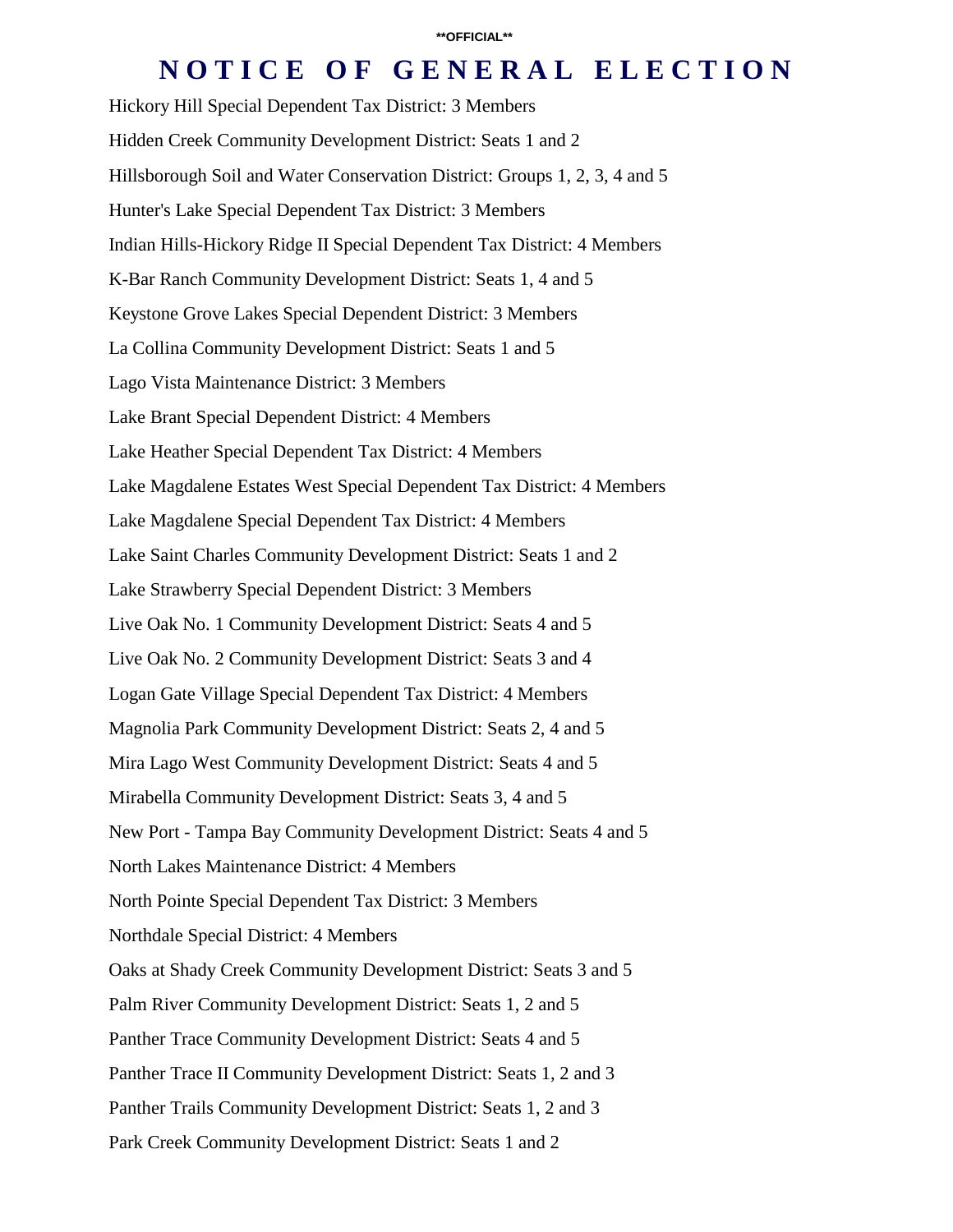Park Place Community Development District: Seats 4 and 5 Parkway Center Community Development District: Seats 4 and 5 Pine Hollow Special Dependent Tax District: 3 Members Pine Meadows Special Dependent District: 3 Members Reserve at Pradera Community Development District: Seats 1 and 2 River Bend Community Development District: Seats 1, 2 and 3 Riverbend West Community Development District: Seats 1 and 2 Rivercrest Community Development District: Seats 1, 2 and 3 South Fork Community Development District: Seats 1, 2 and 3 South Fork East Community Development District: Seats 1, 3 and 4 South Fork III Community Development District: Seats 3 and 5 South Pointe Special Dependent Tax District: 3 Members Spring Lake Community Development District: Seats 1, 2 and 5 Stonebrier Community Development District: Seats 4 and 5 Sugarwood Grove Special Dependent District: 3 Members Summit at Fern Hill Community Development District: Seats 1 and 3 Tampa Palms Community Development District: Seats 1 and 2 Tampa Palms Open Space & Transportation Community Development District: Seats 1, 2 and 3 Tampa Shores Special Dependent District: 3 Members Tarawood Special Dependent Tax District: 4 Members The Cove at Bayport Colony Special Dependent Tax District: 3 Members The Hammocks Community Development District: Seats 3 and 4 The Heights Community Development District: Seats 1 and 2 The Highlands Community Development District: Seats 2 and 5 Triple Creek Community Development District: Seats 1 and 2 Twelve Oaks Special District: 9 Members Valrico Manor Special Dependent Tax District: 3 Members Village Estates West Special Dependent Tax District: 4 Members Villages of Bloomingdale Community Development District: Seats 1, 2 and 3 Waterchase Community Development District: Seats 4 and 5 Waterford Special Dependent Tax District: 3 Members